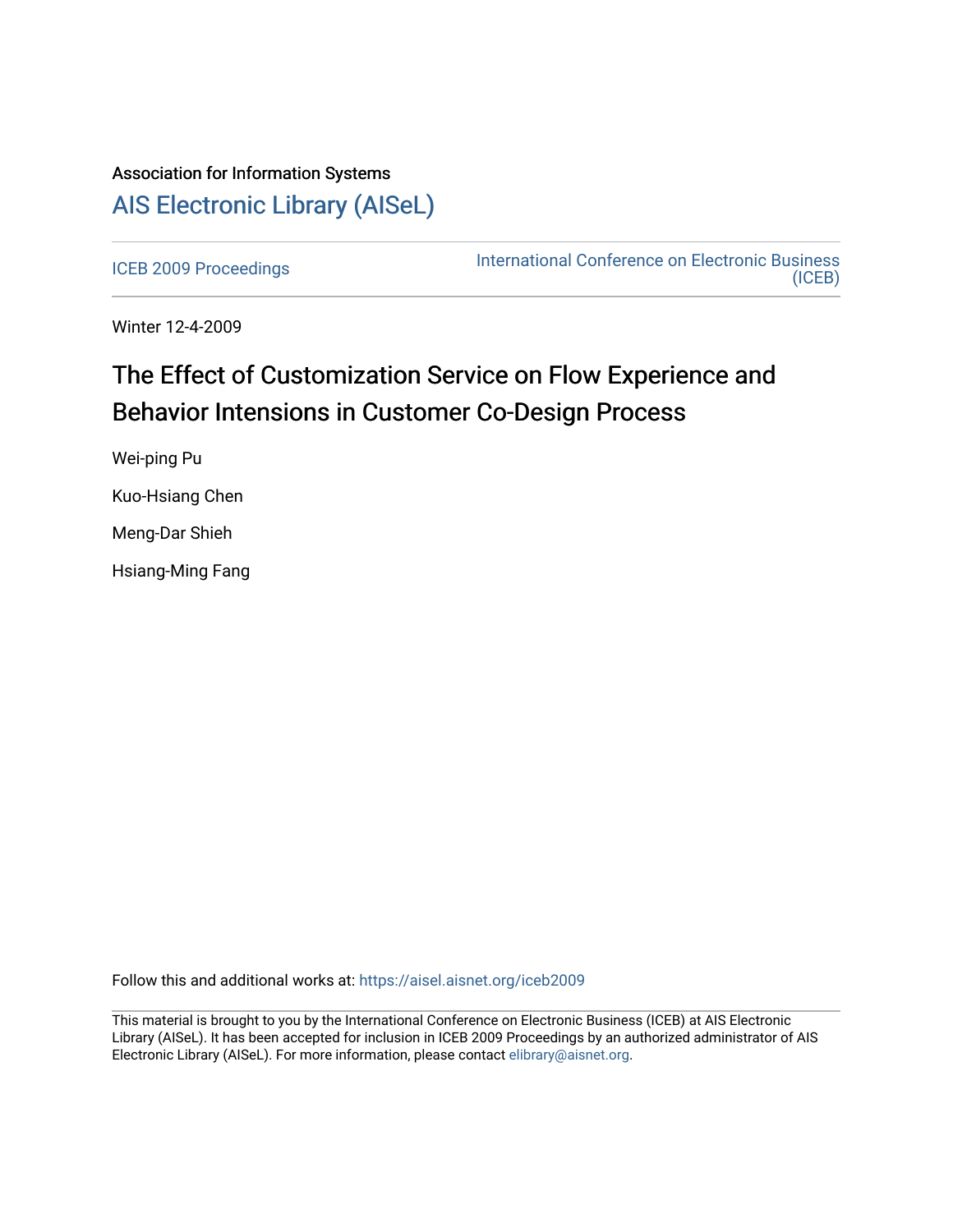### **THE EFFECT OF CUSTOMIZATION SERVICE ON FLOW EXPERIENCE AND BEHAVIOR INTENSIONS IN CUSTOMER CO-DESIGN PROCESS**

Wei-ping  $Pu<sup>1</sup>$ , Kuo-Hsiang Chen<sup>2</sup>, Meng-Dar Shieh<sup>3</sup> and Hsiang-Ming Fang<sup>4</sup> <sup>1,2,3</sup>Institute of Creative Industry Design, National Cheng Kung University, Taiwan (R.O.C.) 4 Department of Business Administration, Providence University, Taiwan (R.O.C.)  $\frac{1}{2}$ wedpu@yahoo.com.tw;  $\frac{2}{3}$ kchen@mail.ncku.edu.tw;  $\frac{3}{3}$ mdshieh@mail.ncku.edu.tw;  $4$ hmfang@pu.edu.tw

#### **Abstract**

Computer Mediated Environments (CMEs) prepared a satisfactory opportunity for providing customization service on line. This characteristics of synchronous and interactive allow designers or enterprises enhance to discover customer s' demands. Interface design plays a core role and influence customers' decisions. Yet, the research of this field also has varied investigation about "flow experience", which considerable attention has been paid in the past to research issues related to motionless state of customization product process in CMEs (e.g. system, technology, and communication tool et al.), a literature on issues of dynamic state has emerged only very slowly and in a more scattered way. It excited the curiosity of this study

In this study, we attempt evaluate customization improvements of customer value by content customization and context customization. Further to investigate the relationships between content and context customization, flow experience and behavioral intentions when provide customer co-design service.

According the findings, content customization service and context customization service provided enhanced the flow experience occur. Yet, the flow experience was significantly associated with behavior intension.

**Key word:** Interface design, Customization, Flow Experience, Co-design

#### **Introduction**

The introduction of e-commerce "is the most wide-ranging and significant area of current development in marketing" [1]. US retail e-commerce sales (excluding travel) will reach \$146 billion in 2008, up 14.3% over 2007. And there are nearly ninety million broadband subscribers and the monthly growth of 1.5 million in China. The online shopper grew 79% over forty-nine million people. A recent report by Performics tells us that sixty percent of a study's respondents are spending as much or more money on online shopping in 2009 as they did one year ago. To admit of no doubt e-commerce certainly is a major combat zone for most enterprises.

When on-line shopping already became a popular commerce behavior, both enterprises and consumer the same start to seek more interesting, flexible, and valuable business model in the WWW world. Yet, Computer Mediated Environments (CMEs) provide users to communicate and interact electronically, the characteristics of synchronous and interactive allow designers or enterprises enhance to discover customer s' demands. Therefore a numbers of industries begin provide customization service, they invite and allow consumers have more choose, even to be the co‐designer of the products, some successful case as DELL and Nike and Bear.com.

A number of research focused on mass customization discussed how to execute it as an efficient strategy to companies [2] [3], it became popular in academia and was adapted as an e-business approach or a strategy of supply-chain management [5]. But few focus on the improvement and investigation of customization service process and related consumer behavior.

Nowadays, B2C Web sites are becoming more and more complex with varied functions and design element, much less website that provide customization service. It is required to be more press close to consumers' demands and has to touch affect states. The development of successful and adaptive user interfaces has been a strong research issue in human-computer interaction (HCI). User interface, which has a critical role during the interaction, should provide optimum communication between the user and the computer [5]. For the reason, scholars have input on how best to create an online space to the subject.

In the last several decades there has been a tremendous wave of interest in the relationship between users into online environment. Some previous studies explore this issue of the relationship between web interface design and consumer behaviors. They adopted the TAM (Technology acceptance model), extended TAM or combined TAM and flow theory, have mostly investigated online shopping behavior [6] the effect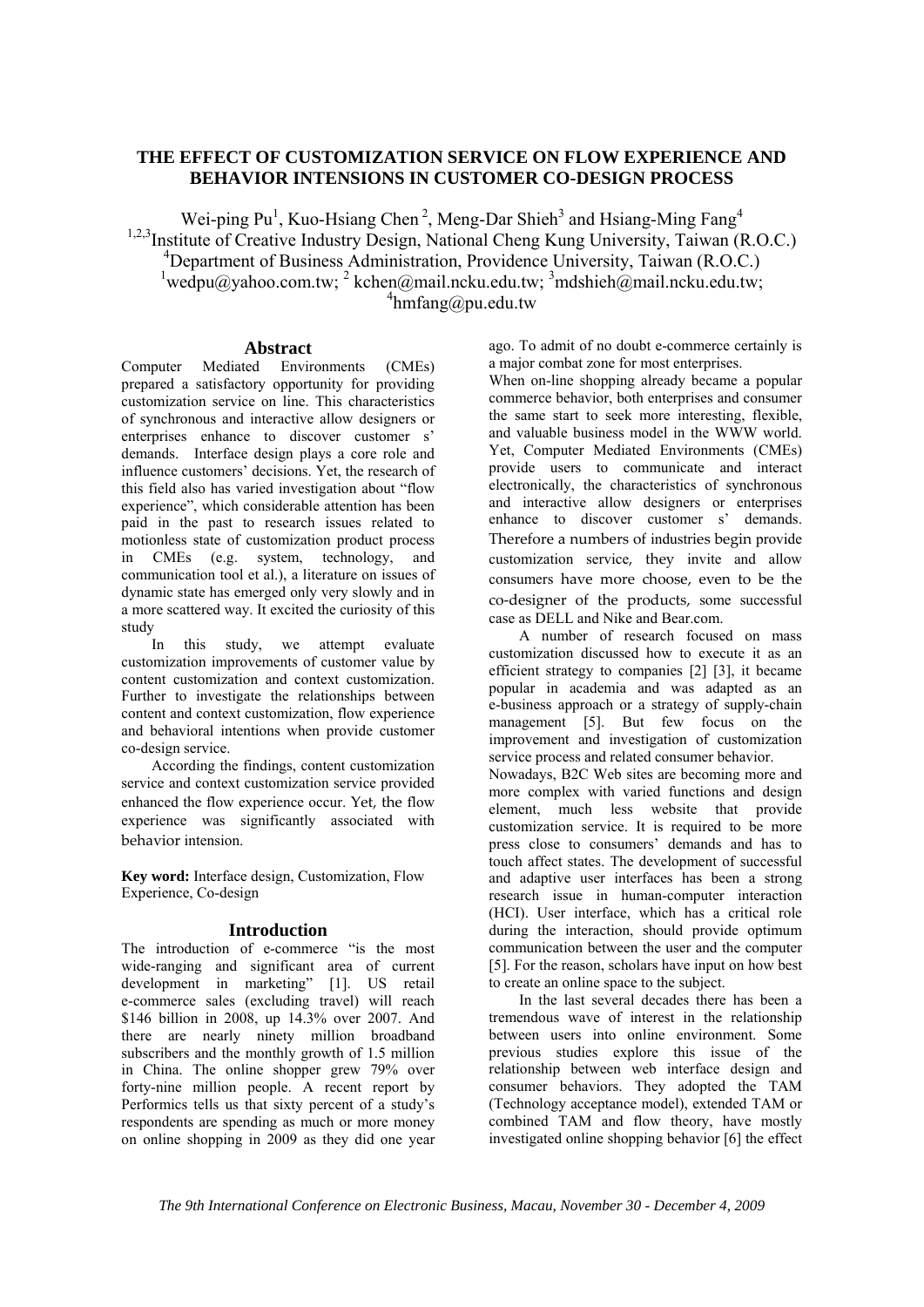of learning [7], the users' degree of involvement in online game playing [8].

With the increasing usage of HCI related researches, requirements for understanding human behaviors have become more critical. Bai, Law, and Wen [9] reviewed number researches and provide a discussion of behavior intention. They argued that a necessary measure in understanding customer loyalty, purchase intention has been considered indispensable in this loyalty construct. However, the questioned loyalty might spurious loyalty. Oliver and Rust [10] asserted that loyalty should include cognitive, affective, cognitive (behavioral intent), and action (repeat purchase behavior) dimensions. Yet, the research of this field also has varied investigation about "flow experience", which considerable attention has been paid in the past to research issues related to motionless state of customization product process in CMEs (e.g. system, technology, and communication tool et al.), a literature on issues of dynamic state has emerged only very slowly and in a more scattered way. It excited the curiosity of this study. Thus, this study attempts to explore the relationships between content and context customization, flow experience and behavioral intentions when provide customer co-design service.

This study attempt to address gaps in the literatures as focuses on following quotations:

- (1) Can the website interface which provides content customization service trigger flow experience happen?
- (2) Can the website interface which provides context customization service trigger flow experience happen?
- (3) Can the flows experience trigger behavior intention happen?

## **Theory Background**

#### **Customer co-design and CMEs**

In this customer-centric economy, more and more customers desire the opportunity to design their own product. Bateson [11] asserted that customers might have the propensity to choose the "do-it-themselves" approach across many services, even when the service that might be more expensive or less convenient than traditional services. In most recent review, customer s can play an active role in mass customizing process. They should not be viewed as just passive receptacles, but a source of productivity gains in service industry [12] [13]. Therefore, customer-firm interaction represents a core issue for value creation through personalization strategies and eventually for customer relationship development [14].

About this kind activity of customer, it was represented in the pass researches by the different terms. For instance, Customer Co-design [4]  $[15]$ ; do-it-themselves  $[11]$ ; co-producer  $[16]$ ; customer participation [12] [17]; prosumers [18] [19]. Dabholkar [17] defined customer participation as the extent to which customers are involved in producing and delivering the product in previous study; and the participation of the consumers is required. They must adjust the timing of their demand to match the availability of service [12]. Later, Khalid and Helander [15] defined that customer co-design describes a process that allows customer to express their product requirements and carry out product realization processes by mapping requirement into the physical domain of the product. In the lately research, most researches describes this behavior as "customer co-design", thus we to continue the term in this study.

#### **Environment and behavior**

When the commerce competing platform shifts to on-line, the computer interfaces replace the role of retail shop environment. For this reason, the development of successful and adaptive user interfaces has been a strong research issue in HCI for many years.

Several scholars start the research focus on web quality. Liu, Arnett and Litecky [20] found that a well-design website would lead to better customer recall and recognition and a favorable attitude toward the site and its products. Bai and Wen [9] divided the website quality into two factors: system quality and information quality then developed and empirically tested the impact of website quality on customer satisfaction and purchase intentions. Results indicated that website quality has positive impact on customer satisfaction, and that customer satisfaction has a direct and positive impact on purchase intensions. Yet, Chang and Wang [21] investigated the effects of the level of interactivity on web users' attitudes and intentions towards the use of online communication tools. Tue results shows that attitude and behavioral intentions are directly affected by users' internal and external motivation, and are indirectly affected by interactivity through the perceived ease of use, perceived usefulness, and flow experience.

Donovan and Rossiter's [22] pioneering work on store atmospherics, and recently year some scholar have argued that the relationship between environment, affective state and behavior may also apply to online retailing. However, most studies considered customer as both shopper and a computer user while explore customer behavior on line. And the physical store environment has been transformed into a virtual store thought information technology. Thus, the interface could be deem that the environment of online shopping.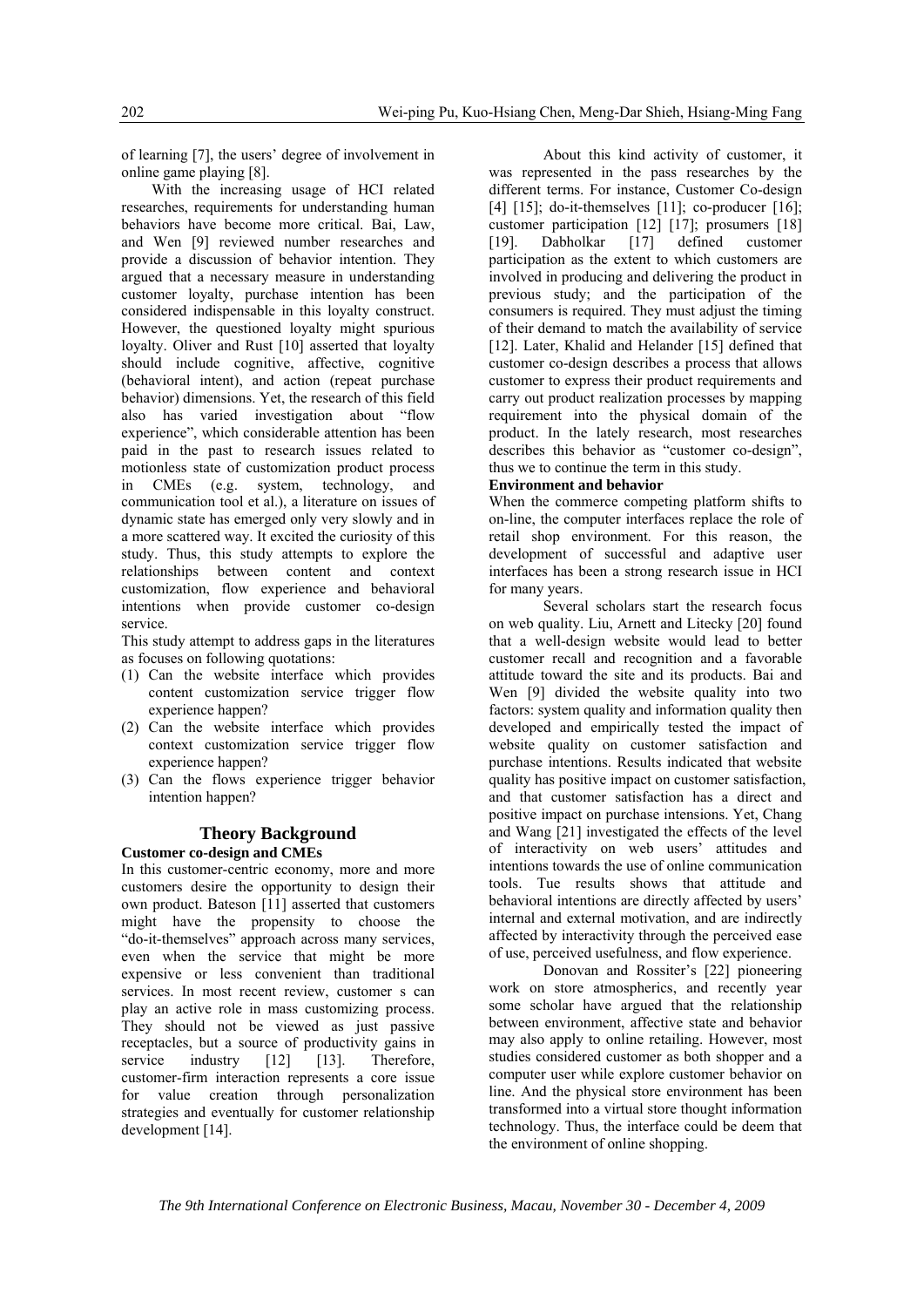Scholars have special discuss of this issue star from interface feature. Seneler, Basoglu and Daim [5] examine the effects of five product design features; customization, adaptive behavior, memory load, content density, and speed on user preference through and experimental study by using conjoint analysis. And Hausman and Siekpe [23] provided a framework including human elements and computer element to explore the relationship between the interface features and consumer online purchase intentions.

Further, Éthier, Hadaya, Talbot and Gadieux [24] examined four Web site interface features on the cognitive process that trigger online shoppers' emotions. These interface features including "structure of information presentation", "navigation/orientation", "text (appearance and arrangement)" and "visual aspects". They found that the interface not only a key component of the usability of a website but also influenced the cognitive appraisal of situational state and control potential impacted the six emotions examined. Studies in marketing and HCI shown that website environment play an important role on the web.

#### **Flow experience**

Flow theory in based on a public lecture presented by Professor Mihaly Csikszentmihalyi in Sydney on 17 March 1999. Players shift into a common mode of experience when they become absorbed in their activity. This mode is characterized by a narrowing of the focus of awareness, so that irrelevant perceptions and thoughts are filtered out; by loss of self-consciousness; by responsiveness to clear goals and unambiguous feedback; and by a control over the environment... [25].

Flow also has been recommended as a possible metric of the online consumer experience [26] [27]. Whereas strong theoretical arguments support the flow experience contribute to enhance customers' on-line shopping behavior (e.g. purchase intension, return visit, loyalty). Csikszentmihalyi and LeFevre [28] suggest that flow consists of four components – control, attention, curiosity, and intrinsic interest. In the last few years, flow has also been studied in the context of information technologies and CMEs and has been recommended as a possible metric of the online consumer experience [29].

#### **Customization as an improvement of customer value**

Porter [30] proposed that a business has been viewed as "the processes composed of value-adding activates", and the output of firms' activities are considered "value to the customer". The value created by a firm can be measured by the amount that customers are willing to pay for it. A

business is profitable if the value it crates exceeds the cost of performing the value activities. And in marketing area, perceived value is most commonly described in terms of the relationship between price and value [31].

The internet business can also be viewed as a new way of creating and providing value for the customer. Firm can create value for customers in a manner that is different from that which has been achieved in conventional business. Value creation and provision in the Internet business can be performed differently from the conventional business [32]. And decisions such as selection and development of business models and website construction and its operation, and other tasks should be made based on the value for the customer [33].

Jarvenpaa and Todd [34] derive four main groups of factors that affect customers' attitudes towards on-line shopping, such as product perception (price, quality, and variety), shopping experience (effort, compatibility, and playfulness), customer service (responsiveness, assurance, reliability, tangibility, empathy), and consumer risk (economic risk, social risk, performance risk, personal risk, privacy risk). Later, Han and Han [35] developed a framework to analyze and evaluate customer values in the Internet Business, this framework is comprised of value components and value improvement directions. Customer value can be created and /or enhanced by changing two components: the "content" and "context", and the value improvements of both can be achieved by quality enhancement, cost reduction, and customization. To review the previous studies, scholars have done several research related quality enhancement, and there is no doubt that reduce cost will enhance the purchase intension. However, we still full of curiosity about the issue of customization.

Because of these factors will affect the customer and in order to clarify the relationship between customization improvements, flow experience and behavioral intention when provide customer co-design service. In this study, we applied Han and Han's [35] framework to be the basis, and evaluate customization improvements of customer value by content customization and context customization.

#### **Concept Model and Hypotheses**

Base on the reviewing of existing literature, we propose a research model to examine the influence of content customization and context customization to flow experience and customer behavior intention, as shown in Figure 1.

*The 9th International Conference on Electronic Business, Macau, November 30 - December 4, 2009*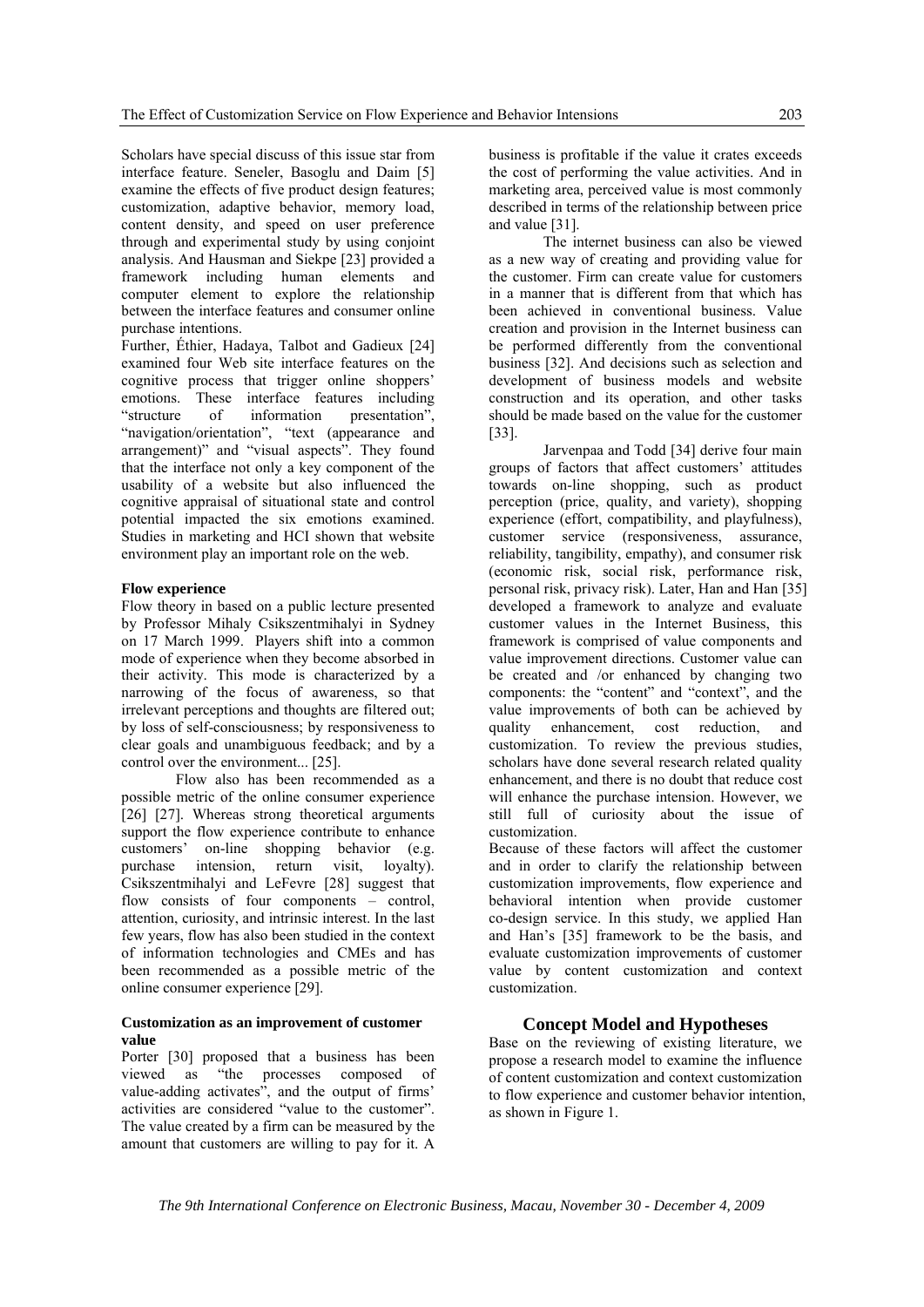

Fig. 1. Research model.

#### **Content customization, context customization and flow experience**

Csikszentmihalyi [25] noted that flow experience usually not happen in a relaxing or enjoyment situation. It happens during people in venture situation instead. It emphasis on a participate process with all one's strength. He also argued that people obtain happy through flow experience but not directly. Hoffman and Novak [26] conceptualized flow on the web as a cognitive state during on-line navigation, which is characterized by a seam less sequence of responses facilitated by machine interactivity. Besides, the on-line navigation is intrinsically enjoyable, accompanied and telepresence.

Piller et al. [4] argued that co-design also lead to a complex, risky and uncertain buying situation that could deter customers from participating in this process. Then Wu and Chang [36] accordingly theorized that only when consumers perceive that the hypermedia CMEs contains challenges congruent with their own skills can flow potentially occur. In the flow state, people become a absorbed in their activity. The concept has been extensively applied in studies in a broad range of contexts. Chang and Wang [37] examined online communication behavior, especially for the acceptance of online communication tools. They found that those users' beliefs about interactivity, perceived ease of use, perceived usefulness, and flow experience are salient for online communication.

Han and Han [35] constructed a customer value framework can be evaluate the degree of value offered to the customer and to derive the value creating and enhancing alternatives in an internet business firm. And they mentioned that customization is enhancing by changing two components: the "content" and "context". The content customization contains "customized offering" and "price customization"; the context customization contains "site customization" and "transaction customization".

Interactivity has been found to deliver available information effectively by engaging the

user's attention, increasing his or her involvement and enriching his or her experience [38]. Ghose and Dou [39] also noted that the higher the interactivity level of a webpage, the more attractive it is. Therefore, interactivity is expected to have a positive influence of the web user's perception of flow experience. Hoffman and Novak [26] pointed out that, when browsing the Internet, once an individual has had a series of seamless interactions with the machine, enjoyment, loss of self awareness, and a heightened sense of the self will ensue; that to say, the higher the intensity of interactivity, the more likely flow experience will occur [37]. Accordingly, we propose following hypotheses:

#### *H1: There is a positive relationship between content customization and flow experience.*

*H2: There is a positive relationship between context customization value and flow experience.*

#### **Flow experience and behavior intension**

Hoffman and Novak [26] indicated that key consequences of the flow experience for customers in hypermedia computer mediated environment (CME) are increased learning, exploratory and participatory behaviors, positive subjective experiences, and a perceived sense of control over their interactions. They also argued that Flow Theory to provide a better understanding of online communication behavior. The higher the perceived (expected) benefit (returns) from product compared to the (expected) cost, the higher the likelihood of a customer employing mass customization. One of the returns is possible rewards from the design process such as flow experience or satisfaction with the fulfillment of a co-design task [27]. Choi and Kim [40] also found that people continue to play online games if they have optimal experience because flow state had impact on consumer loyalty. Later, Shin and Kim [41] proposed that flow can be seen as reinforcement that user intention is strengthened, directed, and moderated. Users knowingly and unknowingly have flow feelings, and it increases the intention to use. Users in a flow experience may be deeply immersed in the process of activities. And Chang and Wang [37] argued that greater flow experience corresponds to a greater behavioral intention to use online communication tools. Thus, we propose the following hypothesis:

#### *H3: There is a positive relationship between flow experience and behavior intension.*

#### **RESEARCH METHODS**

#### **Measurement development**

A survey instrument was designed to ask participants if and how their behavior intentions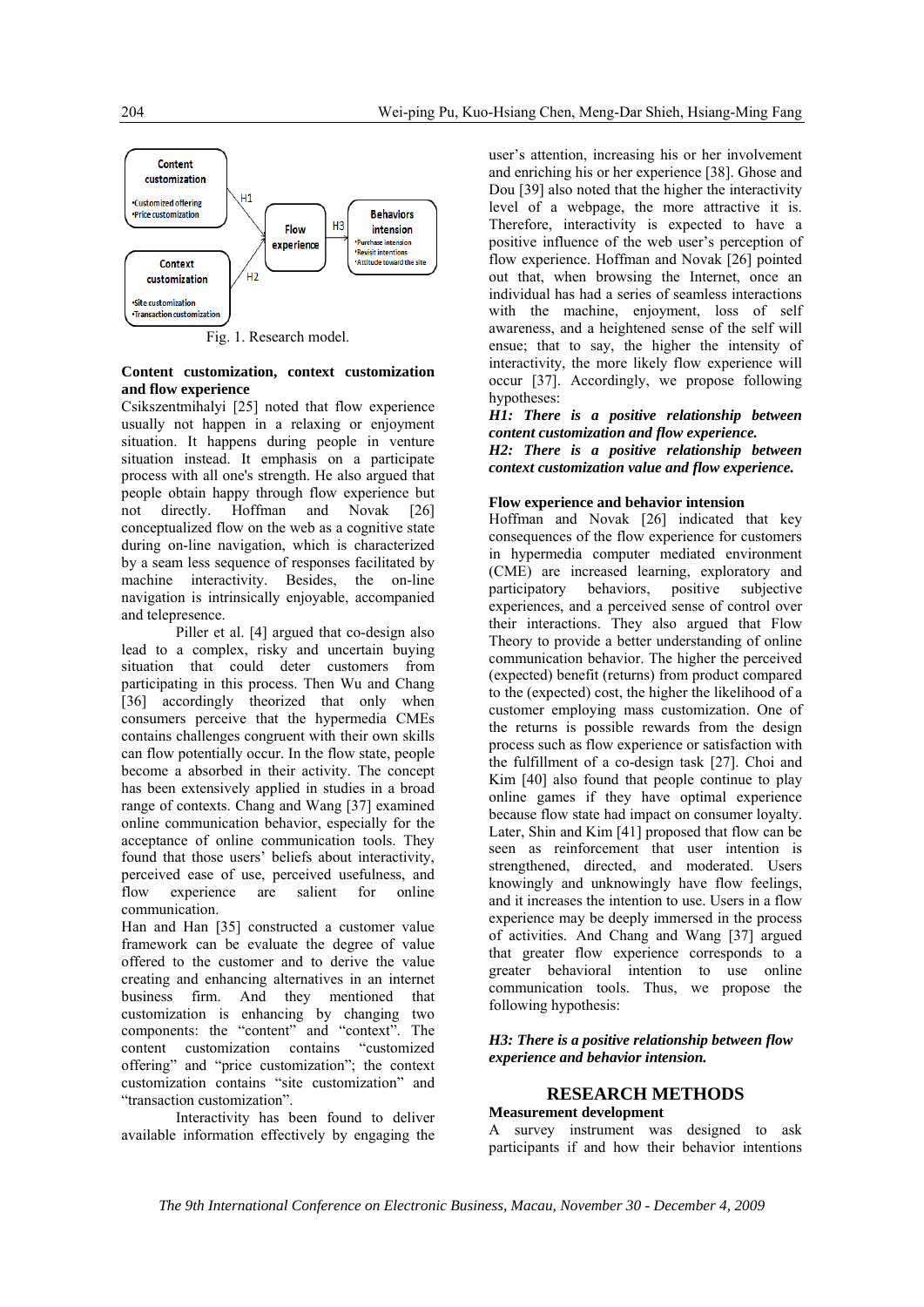might be influenced by content customization, context customization and flow experience when a website provides the co-design service. All constructs were assessed using 5-point Likert-type scales using very agree and very disagree as the anchors, unless otherwise noted.

Content customization was composed of six-item adopted from Anderson and Srinivasan [42], Oliver [43] and Han and Han [35]. Context customization was composed of six-items adopted from Han and Han [35]. Behavior intension including three components: purchase intension, revisit intension and attitude toward. These components were assessed using Bai et al. [9] three-item, Yoo and Donthu [43] two-item and Chen and Wells [44] four-item 5-point-Likert-type scales. For assessing flow experience, five-items were developed based on the flow theory conceptualized by Hoffman and Novak [26] and modified item by Chang and Wang [37]. Demographic data including gender, age, education, time of using internet/day and occupation. Altogether questionnaire included 31 questions.

#### **Procedure and methods**

A core concept of the study is customer co-design. The principle considered the product selecting in customization product design process as the stimulus in this study. Thus, we provided fifty products as choose for the participants, including: t-shirt, cup, business card, notebook, loadstone, folder, helmet…et al. The total 269 data were collected, and 108 participants choose t-shirt to be a customized product that they would like to design by themselves. It showed that t-shirt could be a most popular product that people would like to join the design process and suitable to be the stimulus of this study.

For examine the hypotheses of this study. We organized a website. We also separated the customization service into two types: content and context. Content customization service included that participants join the process of design a t-shirt by themselves, choose the t-shirt type, size, t-shirt price and the transportation price. Context customization service included that participants could choose the interface color, pictures for design t-shirt, transportation types, and payments.

There is an assumption that participant be asked to by a t-shirt which design by themselves to be a present for family or friends. Participants are allowed to design their own t-shirt by fifteen pictures and fifteen English sentences without time limited. Yet, the user's IP will be taken down while the participants attend; moreover, it could decrease the probability that participants do the same test more than one time. Participants also were asked to fill out a questionnaire after they finished design

the t-shirt. After the formal questionnaire survey was completed. The analysis used the SPSS 12.0 statistical software package. First, descriptive statistics were computed. Next, reliability as a measure of internal consistency was calculated. Cronbach  $\alpha$  values for these survey items are between 0.77 to 0.89, and Cumulative explained variations are between 0.49 to 0.80. Thus, most of the validity of the measurement was good.

#### **RESEARCH RESULT**

#### **Sample demographics**

A total of 135 questionnaires were collected, and 126 completed and usable questionnaires were received, generating a response rate of 93%.

Fifty-four of the participants were male and seventy-two were female. The results indicate that respondents were relatively young with 90% of them are between 20 to 39 years old. And the sample seemed to be a highly educated group; which with the majority of the respondents (58%) holding a college/university and 42% had postgraduate degree. Descriptive statistics also show that, on a daily basis, 33% of participants spent three to four hours on line, and 58% of participants spent more time on line. 38% of participants were undergraduate/postgraduate students and others were working for different industries.

#### **Analysis and finding**

To address this issue, regression analyses were conducted. The results showed that "customized offering" is positively associated with "flow experience"  $(t=10.97, p<0.001)$  and "price customization" is positively associated with "flow experience" ( $t=4.06$ ,  $p<0.001$ ). Thus, H1 was supported.

The results indicated a significant positive relationship between "site customization" and "flow experience"  $(t=6.49, p<0.001)$ , then "transaction customization" is positively associated with "flow experience" ( $t=4.10$ ,  $p<0.001$ ). Thus, H2 was supported.

At last, the results also showed that "flow experience" is positively associated with "purchase intension" (t=9.00, p<0.001), "revisit intension"  $(t=11.86, p<0.001)$  and "attitude toward the site"  $(t=8.06, p<0.001)$ . Thus, H3 was supported.

#### **DISCUSSION**

More and more indication showed that customization product is the trend that could not be ignored and not only products but also he process should be considered. However, only little research discusses the role of the customer within the co-design process [45] [4].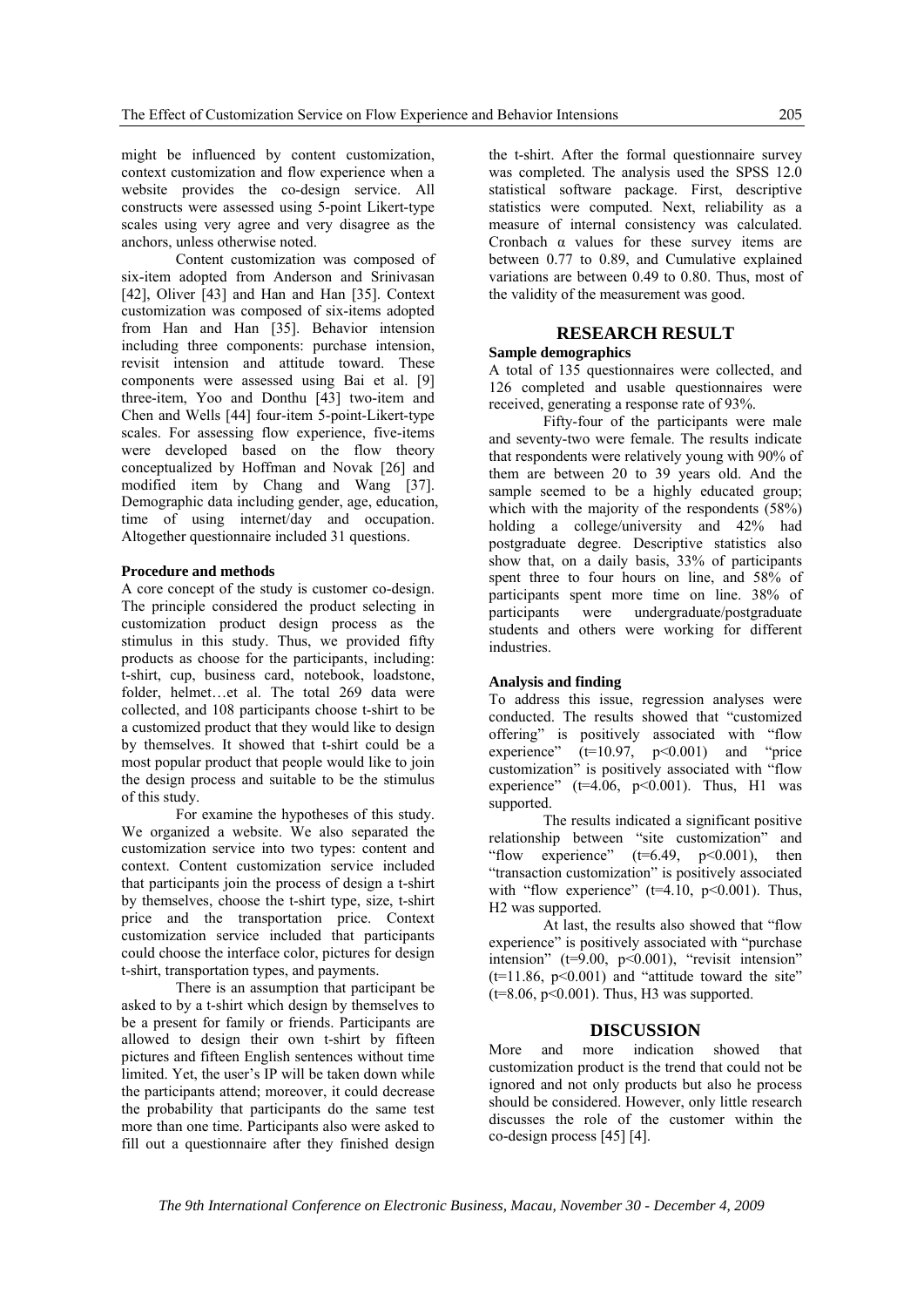The above findings suggest that content customization service and context customization service provided enhanced the flow experience occur. Yet, the flow experience was significantly associated with behavior intension. Flow experience might be an important factor of customer to tend to use online communication tools to join the co-design process of customization product.

On the theoretical front, the study makes several contributions to the literature. First, this study deemed that customer as a co-design in the customization product producing process. Second, the study attempted to construct an evaluation of customization service provided. The study classified customization service into two groups as content customization and context customization. Third, we also had a discussion from static state to dynamic process. We examined the internal mind state (flow experience) and outer behavior intension in the study. Further, for more clear and definite the behavior intension, it also was separated into three parts to discuss – purchase intension, revisit intension and attitude toward the site. At last, this study constructed a simulate environment that allows participants join the co-design process on CMEs.

Furthermore, according the open question responses, it showed that most participants willing to be adopting customers of this kind of service. To be a co-designer of customization product was interesting experience to them. However, few participants indicated that the interface we provided was not easy to use for them, and this problem will reduce their willing to join or purchase this product, thus the usability of interface is also an important influenced factor.

For the future research, there are some factors could be have further discussion. For example: the involvement of products categories, the knowledge required proceeding with the customization and the interaction degree of B2C and C2C et al.

#### **REFERENCE**

- [1] Barwise, P., Elberse, A., and Hammond, K.: *Marketing and the Internet*. In: Weitz, B., Wensley,R. (eds.) Handbook of Marketing. Sage Publishing, London, 2002.
- [2] MacCarthy, B. and Brabazon, P., In the Business of Mass Customisation, *Manufacturing Engineer*, 82(4), 2003, pp.30-33.
- [3] Tseng, M.M. *and* Jiao, J., Case-Based Evolutionary Design for Mass Customization, *Computers industry Engineering*, 33(1-2), 1997, pp.319-324.
- [4] Piller, F., Schubert, P., Koch, M. and Möslein, K., Overcoming mass confusion: Collaborative customer co-design in online communities, *Journal of Computer-Mediated Communication*, 10(4), 2005, article 8.
- [5] Seneler, C. O., Basoglu, N. and Daim T., Interface feature prioritization for web services: Case of online flight reservations, *Computer in Human Behavior*, 25(4), 2009, pp.862-877.
- [6] Saeed, K. A., Hwang, Y., and Yi, M. Y., Toward and integrative framework for online consumer behavior research: A meta-analysis approach, *Journal of End User Computing*, 15(4), 2003, pp.1-18.
- [7] Hayashi, A., Chen, C., Ryan, T., and Wu, J., The role of social presence and moderating role of computer self efficacy in predicting the continuance usage of e-learning systems, *Journal of Information Systems Education*, 15(2), 2004, pp.139-155.
- [8] Hsu, C. L., and Lu, H. P., Why do people play on-line games? An extended TAM with social influences and flow experience, *Information and Management*, 2004, 41(4), pp.853-868.
- [9] Bai, B., Law R. and Wen I., The impact of website quality on customer satisfaction an purchase intentions: Evidence from Chinese online visitors, *International Journal of Hospitality Management*, 27, 2008, pp.391-402.
- [10] Oliver, R. L. and Rust, R., Customer delight: foundations, findings, and managerial insight. *Journal of Retailing*, 73(3), 1997, pp.311-337.
- [11] Bateson, J. E. G., Self-Service Customer: An Exploratory Study. *Journal of Retailing,* 61(3), 1985, pp.49-76.
- [12] Fitzsimmons, J. A. Consumer Participation and Productivity in Service Operations, *Interface*, 15(3), 1985, pp.60-67.
- [13] Lovelock, C. H., and Young, R. F., Look to Customer s to increase Productivity, *Harvard Business Review*, 57 (3), 1979, pp.168-178.
- [14] Miceli G. N., Francesco R. and Michele C. Customizing customization: A conceptual framework for interactive personalization, *Journal of Interactive Marketing*, 21(2), 2007, pp.6-25.
- [15] Khalid, H., and Helander, M., *Web-based do-it-yourself product design.* In M. Tesing and F. Piller (Eds): The customer Centric enterprise. New York/Berlin: Springer, 2003, pp.247-265.
- [16] Wind, J. and Rangaswamy, A., Customerization: The next revolution in mass customization, *Journal of Interactive marketing,* 15(1), 2001, pp.13-32.
- [17] Dabholkar, P. A., How to Improve Perceived Service Quality by Improving Customer

*The 9th International Conference on Electronic Business, Macau, November 30 - December 4, 2009*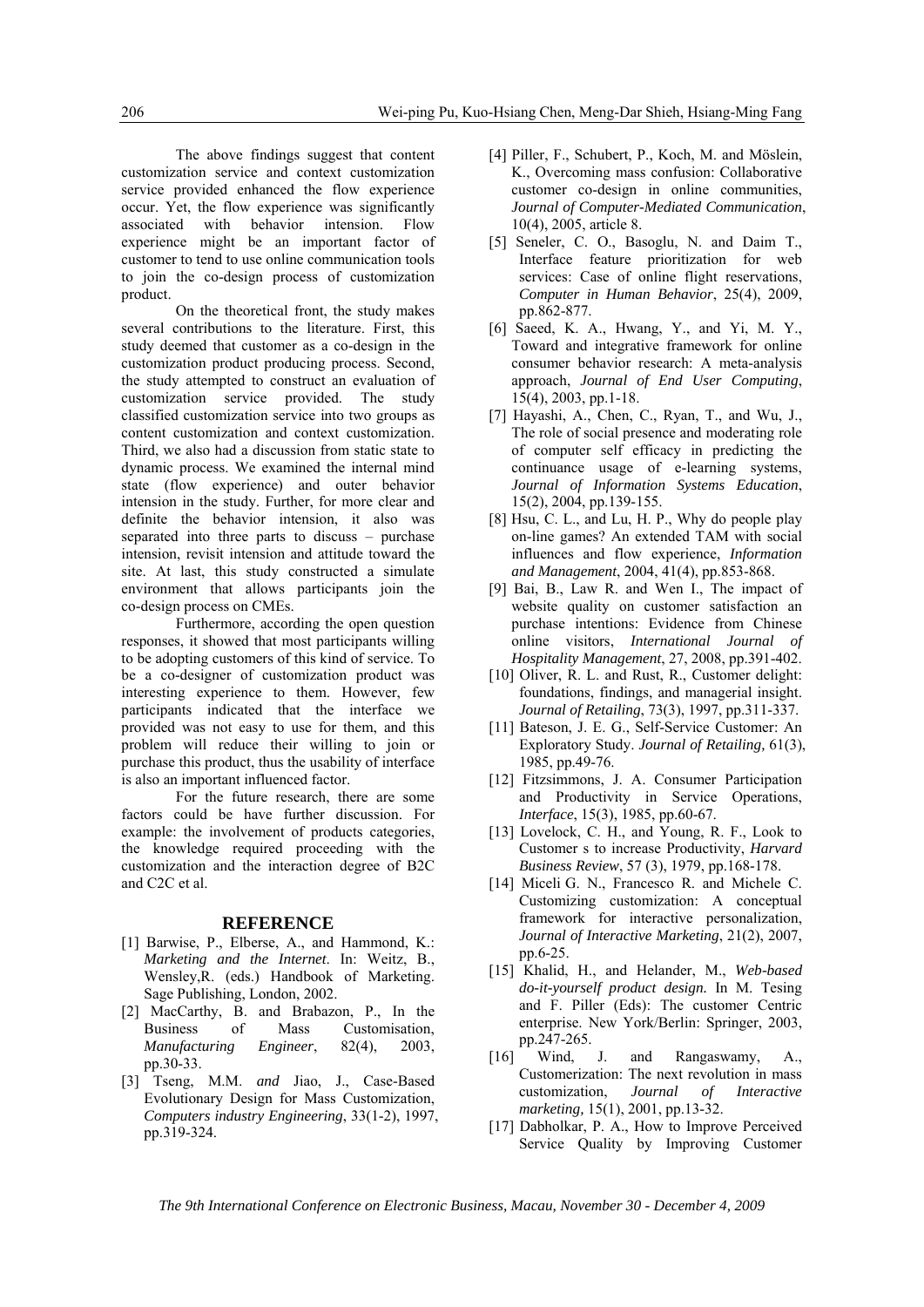Participation, *Developments in Marketing Science*, 13, 1990, pp.483-487.

- [18] Moffat, S. Japan's New Personalized Production, *Fortune*, 122(10), 1990, pp.132-135.
- [19] Toffler, A., *The Third Wave.* New York: Bantam Books, 1980.
- [20] Liu, C., Arnett, K. P. and Litecky, C., Design quality of websites for electronic commerce: fortune 1000 webmasters' evaluations, *Electronic Markets*, 10(2), 2000, pp.120-129.
- [21] Chang, H. H. and Wang, I. C., An investigation of user communication behavior in computer mediated environments, *Computer in Human Behavior*, 24, 2008, pp.2336-2356.
- [22] Donovan, R. J. and Rossiter, J. R., Store atmosphere: An environmental psychology approach. *Journal of Retailing*, 58, 1982, pp.34-57.
- [23] Hausman, A. V. and Siekpe, J. S., The effect of web interface features on consumer online purchase intentions, *Journal of Business Research*, 62, 2009, pp.5-13.
- [24] Éthier, J., Hadaya P., Talbot J. and Gadieux, J., Interface design and emotions experienced on B2C Web sites: Empirical testing of a research model, *Computer in Human Behavior*, 24, 2008, pp.2771-2791.
- [25] Csikszentmihalyi,M. *Beyond boredom and anxiety*, San Francisco: Jossey-Bass, 1975.
- [26] Hoffman, D. and Novak, P.T., Marketing in hypermedia computer-mediated environments conceptual foundations, *Journal of Marketing*, 60, July 1996, pp.50-68.
- [27] Novak, T., Hoffmann, D. and Yung, Y., Measuring the customer experience in online environments: a structural modeling approach, *Marketing Science*, 19(1), 2000, pp.22-42.
- [28] Csikszentmihalyi, M. and LeFevre J., Optimal experience in work and leisure, *Journal of Personality and Social Psychology,* 56(5), 1989, pp.815-822.
- [29] Koufaris M., Applying the Technology Acceptance Model and Flow Theory to Online Consumer Behavior, *Information Systems Research*, 13(2), 2002, pp.205-223.
- [30] Porter, M. and Millar, V., How Information gives you competitive Advantage, *Harvard Business Review*, July/August 1985, pp. 149-160.
- [31] Dodds, W., In Search of Value: How Price and Store Name Information Influence Buyers' Product Perceptions, *Journal of Consumer Marketing*, 8(2), Spring 1991, pp. 15-24.
- [32] Rayport, J. and Sviokla, J., Managing in the Marketspace, *Harvard Business Review*, Nov.Dec.1994, pp.141-150.
- [33] Xue, M. and Harker P., Website Efficiency, "Customer Satisfaction and Customer Loyalty: A Customer Value Driven perspective, Working Paper, Financial Institutions Center, The Wharton School, U. of Pennsylvania, 2000.
- [34] Jarvenpaa, S. and Todd, P., Consumer Reactions to Electronic Shopping on the World Wide Web, *International Journal of Electronic Commerce*, 1(2), 1997, pp.59-88.
- [35] Han, J. and Han, D., A framework for analyzing customer value of internet business, *Journal of Information Technology Theory and Application*, 3 (5), 2001, pp.25-38.
- [36] Wu, J. J., and Chang, Y. S., Towards understanding members' interactivity, trust, and flow in online travel community. *Industrial Management & Data Systems*, 105(7), 2005, pp. 937-954.
- [37] Chang, H. H. and Wang, I. C., An investigation of user communication behavior in computer mediated environments, *Computers in Human Behavior,* 24 (5), 2008, pp.2336-2356.
- [38] Szuprowicz, B. O., *Interactive communications: New technologies and future directions*, Computer Technology Research Corp., SC., 1996.
- [39] Ghose, S. and Dou, W. Y., Interactive functions and their impacts on the appeal of internet presences sites. *Journal of Advertising Research*, 38(1), 1998, pp.29-43.
- [40] Choi, D. and Kim, J., Why people continue to play online games: In search of critical design factors to increase customers' loyalty to online contents, *CyberPsychology & Behavior*, 7, 2004, pp.11–24.
- [41] Shin, D. H, and Kim, W. Y., Applying the Technology Acceptance Model and Flow Theory to Cyworld User Behavior: Implication of the Web2.0 User Acceptance, *Cyber psychology and Behavior*, 11(3), 2008, pp.378-382.
- [42] Anderson, R. E. and Srinivasan, S. S., E-satisfaction and e-loyalty: a contingency framework, *Psychology and Marketing,* 20(2), 2003, pp.123-138.
- [43] Oliver, R. L., A cognitive model of the antecedents and consequences of satisfaction decisions, *Journal of Marketing Research,* 17 (4), 1980, pp.460-469.
- [43] Yoo B. and Donthu N., Developing a scale to measure the perceived quality of an Internet shopping site (SITEQUAL). Quart J Elec Commun 2001, 2(1), pp.31-46.
- [44] Chen Q. and Wells WD., Attitude toward the site. J Advert Res 39(5), 1999, pp.27-37.

*The 9th International Conference on Electronic Business, Macau, November 30 - December 4, 2009*